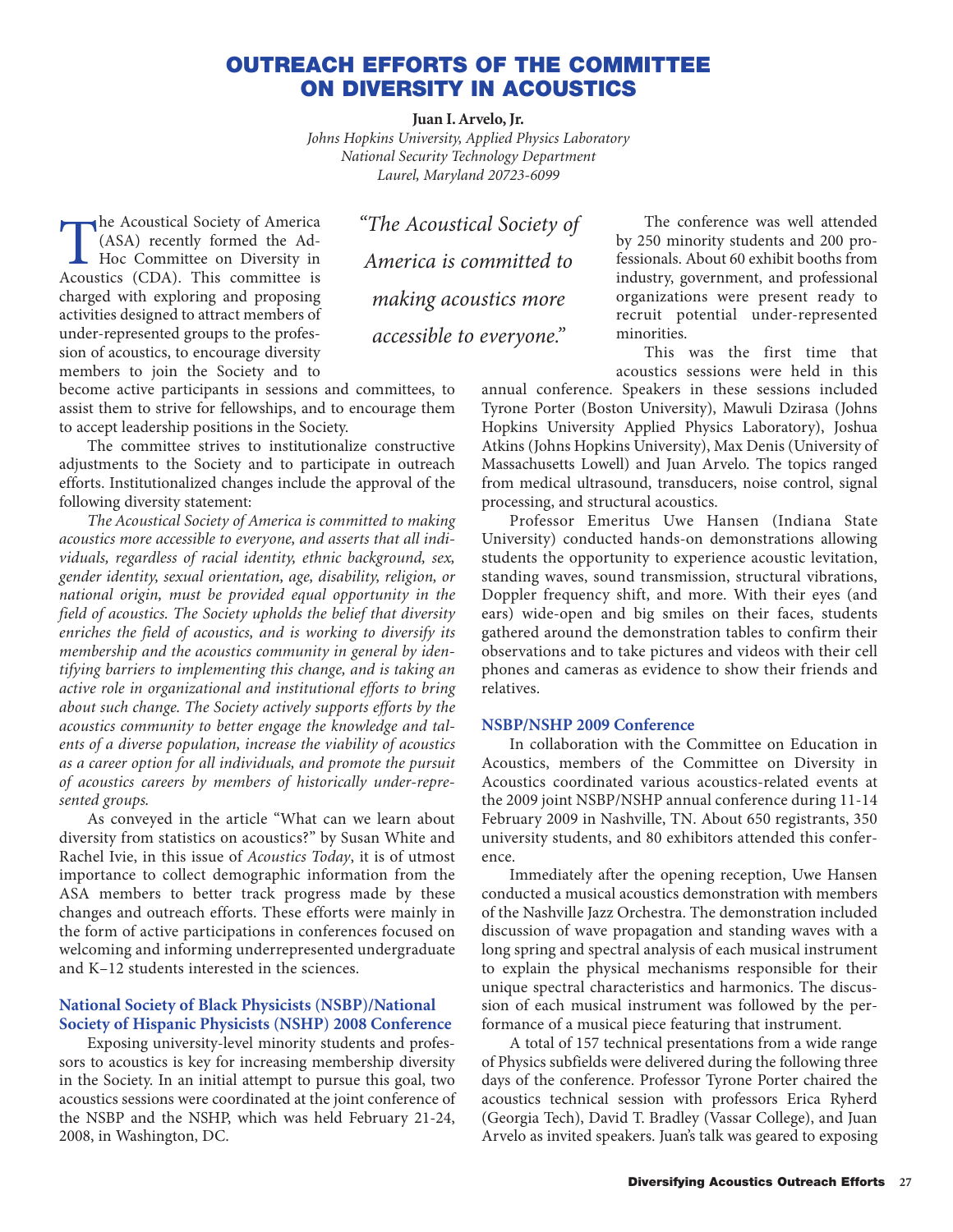students and faculty to acoustics as a suitable introduction to Physics for today's iPod generation. Erica introduced the audience to the psychological and physiological effects of sound as an example of how acoustics spreads beyond the realms of Physics. David delivered a presentation on the measurement and prediction state of the art for sound scattering from reflective surfaces used in architectural acoustics.

The University Students' Acoustics Poster Competition (USAPC) was held on the last day of the conference. The



*Fig. 1. Society for Advancement of Chicanos and Native Americans in Science (SACNAS)/ Society of Mexican American Engineers and Scientists (MAES) 2010 Conference banquet dinner and keynote address.*

three judges were professors Anthony Atchley (Penn State), Uwe Hansen, and Juan Arvelo. The first place award went to Billy Andre for his poster entitled "A pre-treatment planning strategy for High Intensity Focused Ultrasound (HIFU) treatments." Candido Diaz was awarded second place for his poster "Experimental quantification of acoustic scattering from diffusers: Reverberation chamber design and measurement." The third place was awarded to Norman Philipp for the poster "Analysis of existing modular classroom acoustics for proposed addendum to ANSI standard S12.60-2002 on classroom acoustics."

In addition to these events, an ASA exhibit booth was made available to welcome and inform curious faculty and students. Finally, Professor Hansen conducted acoustics demonstrations throughout the entire conference in the grand exhibit hall. The demonstration tables were occupied with several instruments including long springs, wine glasses, shakers and plates forming Chladni patterns, tuning forks, laptops with spectral analysis software, an acoustic levitation instrument, and an active noise cancellation headset.

#### **Society for Advancement of Chicanos and Native Americans in Science (SACNAS)/ Society of Mexican American Engineers and Scientists (MAES) 2010 Conference**

More recently, an ASA exhibition booth was installed at the joint conference of SACNAS and MAES. The 2010 SAC-

NAS/MAES National Conference was held at the Anaheim Convention Center from September 30 to October 3. This was the largest conference with 3196 registered attendees, 311 exhibition booths and 80 confer-<br>ence sessions. SACNAS ence sessions. awarded 975 student travel scholarships while 875 graduate and undergraduate students delivered oral and poster presentations of their research.

The ASA exhibit booth distributed acoustics literature and membership forms in addition to earplugs with

storage containers, luggage tags, and sticky notepads bearing the ASA logo. Acoustics demonstrations were conducted at the ASA exhibit booth with springs, tuning forks, and sound pipes. ASA participation also included judging physics posters and mentoring students. Several students expressed interest in fields spanning from transducer engineering, musical acoustics, psychological acoustics, physical acoustics and bioacoustics, to mathematical and computational acoustics.

The conference's focus on student support and networking resulted in an overwhelming positive feedback from students, professors, and exhibitors.

#### **Open invitation**

The committee also formed the 2010 Acoustics Music & Video (AMV) Student Competition to encourage students to develop electronic videos and audio pieces promoting acoustics to expose and attract new generations of future acousticians. The entrees from the top winners may be accessed at: http://acosoc.org/diversity/Diversity.html

An acoustics education resources segment was also added in an effort to assist in preparing and conducting acoustics demonstrations and introductory lectures at public schools, community colleges, and minority-serving institutions.

An invitation is extended to everyone who may wish to join the committee and contribute to future acoustics outreach efforts.